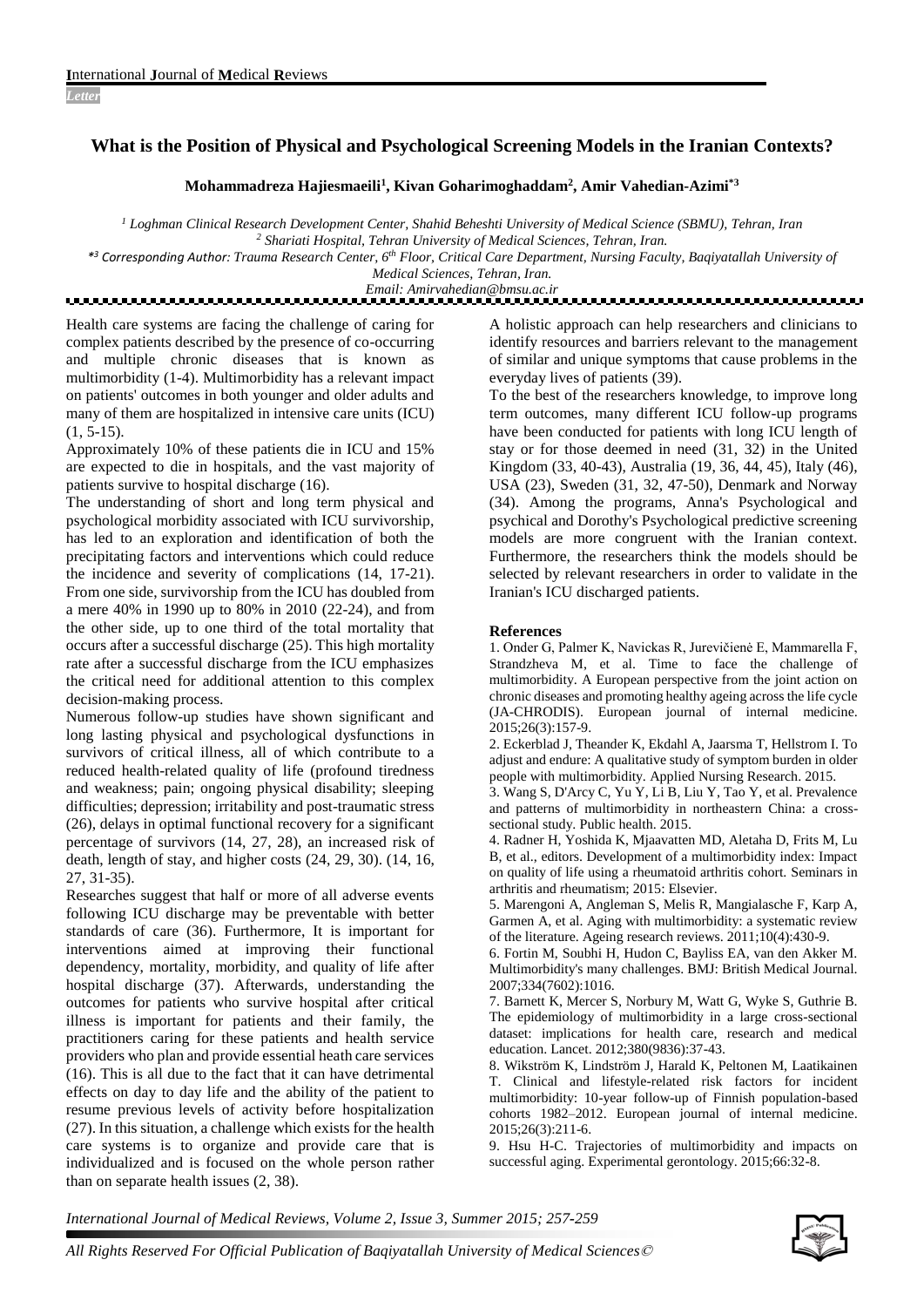10. Alonso-Morán E, Nuño-Solinís R, Orueta JF, Fernandez-Ruanova B, Alday-Jurado A, Gutiérrez-Fraile E. Health-related quality of life and multimorbidity in community-dwelling telecareassisted elders in the Basque Country. European journal of internal medicine. 2015;26(3):169-75.

11. Iwashyna TJ, Ely EW, Smith DM, Langa KM. Long-term cognitive impairment and functional disability among survivors of severe sepsis. Jama. 2010;304(16):1787-94.

12. Needham DM, Feldman DR, Kho ME. The functional costs of ICU survivorship: collaborating to improve post-ICU disability. American journal of respiratory and critical care medicine. 2011;183(8):962-4.

13. Adhikari NK, Fowler RA, Bhagwanjee S, Rubenfeld GD. Critical care and the global burden of critical illness in adults. The Lancet. 2010;376(9749):1339-46.

<span id="page-1-1"></span>14. Ewens B, Chapman R, Tulloch A, Hendricks JM. ICU survivors' utilisation of diaries post discharge: a qualitative descriptive study. Australian Critical Care. 2014;27(1):28-35.

15. Lai J-I, Lin H-Y, Lai Y-C, Lin P-C, Chang S-C, Tang G-J. Readmission to the intensive care unit: a population-based approach. Journal of the Formosan Medical Association. 2012;111(9):504-9.

<span id="page-1-0"></span>16. Williams TA, Leslie GD. Beyond the walls: a review of ICU clinics and their impact on patient outcomes after leaving hospital. Australian Critical Care. 2008;21(1):6-17.

<span id="page-1-2"></span>17. Hale M, Parfitt L, Rich T. How diaries can improve the experience of intensive care patients. Nursing management (Harrow, London, England: 1994). 2010;17(8):14-8.

18. Papathanassoglou ED. Psychological support and outcomes for ICU patients. Nursing in critical care. 2010;15(3):118-28.

<span id="page-1-19"></span>19. Williams TA, Leslie GD. Challenges and possible solutions for long-term follow-up of patients surviving critical illness. Australian Critical Care. 2011;24(3):175-85.

20. Jones C. Recovery post ICU. Intensive and Critical Care Nursing. 2014;30(5):239-45.

21. Sacks GD, Lawson EH, Dawes AJ, Gibbons MM, Zingmond DS, Ko CY. Which Patients Require More Care after Hospital Discharge? An Analysis of Post-Acute Care Use among Elderly Patients Undergoing Elective Surgery. Journal of the American College of Surgeons. 2015;220(6):1113-21. e2.

<span id="page-1-3"></span>22. Jackson JC, Santoro MJ, Ely TM, Boehm L, Kiehl AL, Anderson LS, et al. Improving patient care through the prism of psychology: Application of Maslow's hierarchy to sedation, delirium, and early mobility in the intensive care unit. Journal of critical care. 2014;29(3):438-44.

<span id="page-1-21"></span>23. Choi J, Hoffman LA, Schulz R, Tate JA, Donahoe MP, Ren D, et al. Self-reported physical symptoms in intensive care unit (ICU) survivors: Pilot exploration over four months post-ICU discharge. Journal of pain and symptom management. 2014;47(2):257-70.

<span id="page-1-8"></span>24. McWilliams D, Weblin J, Atkins G, Bion J, Williams J, Elliott C, et al. Enhancing rehabilitation of mechanically ventilated patients in the intensive care unit: A quality improvement project. Journal of critical care. 2015;30(1):13-8.

<span id="page-1-4"></span>25. Ranzani OT, Zampieri FG, Taniguchi LU, Forte DN, Azevedo LCP, Park M. The effects of discharge to an intermediate care unit after a critical illness: A 5-year cohort study. Journal of critical care. 2014;29(2):230-5.

<span id="page-1-5"></span>26. Johnson P, Chaboyer W, Foster M, van der Vooren R. Caregivers of ICU patients discharged home: what burden do they face? Intensive and Critical Care Nursing. 2001;17(4):219-27.

<span id="page-1-6"></span>27. Davies H, McKenzie N, Williams TA, Leslie GD, McConigley R, Dobb GJ, et al. Challenges during long-term follow-up of ICU patients with and without chronic disease. Australian Critical Care. 2015.

<span id="page-1-7"></span>28. Chahraoui K, Laurent A, Bioy A, Quenot J-P. Psychological experience of patients 3 months after a stay in the intensive care unit: A descriptive and qualitative study. Journal of critical care. 2015;30(3):599-605.

<span id="page-1-9"></span>29. Fialho AS, Cismondi F, Vieira SM, Reti SR, Sousa JM, Finkelstein SN. Data mining using clinical physiology at discharge to predict ICU readmissions. Expert Systems with Applications. 2012;39(18):13158-65.

<span id="page-1-10"></span>30. Navalesi P, Frigerio P, Patzlaff A, Häußermann S, Henseke P, Kubitschek M. Prolonged weaning: From the intensive care unit to home. Revista Portuguesa de Pneumologia (English Edition). 2014;20(5):264-72.

<span id="page-1-11"></span>31. Schandl A, Bottai M, Holdar U, Hellgren E, Sackey P. Early prediction of new-onset physical disability after intensive care unit stay: a preliminary instrument. Crit Care. 2014;18:455.

<span id="page-1-16"></span>32. Schandl A, Bottai M, Hellgren E, Sundin O, Sackey PV. Developing an early screening instrument for predicting psychological morbidity after critical illness. Crit Care. 2013;17(5):R210.

<span id="page-1-17"></span>33. Wade DM, Hankins M, Smyth DA, Rhone EE, Mythen MG, Howell DC, et al. Detecting acute distress and risk of future psychological morbidity in critically ill patients: validation of the intensive care psychological assessment tool. Critical Care. 2014;18(5):519.

<span id="page-1-22"></span>34. Egerod I, Risom SS, Thomsen T, Storli SL, Eskerud RS, Holme AN, et al. ICU-recovery in Scandinavia: A comparative study of intensive care follow-up in Denmark, Norway and Sweden. Intensive and Critical Care Nursing. 2013;29(2):103-11. 35. Ågård AS, Egerod I, Tønnesen E, Lomborg K. Struggling for independence: A grounded theory study on convalescence of ICU survivors 12 months post ICU discharge. Intensive and Critical Care Nursing. 2012;28(2):105-13.

<span id="page-1-12"></span>36. Elliott M, Worrall-Carter L, Page K. Factors contributing to adverse events after ICU discharge: A survey of Liaison nurses. Australian Critical Care. 2013;26(2):76-80.

<span id="page-1-13"></span>37. Baldwin MR, Reid MC, Westlake AA, Rowe JW, Granieri EC, Wunsch H, et al. The feasibility of measuring frailty to predict disability and mortality in older medical intensive care unit survivors. Journal of critical care. 2014;29(3):401-8.

<span id="page-1-14"></span>38. McEvoy L, Duffy A. Holistic practice–a concept analysis. Nurse Education in Practice. 2008;8(6):412-9.

<span id="page-1-15"></span>39. Zhou Y, Lundy J-M, Humphris G, Mercer SW. Do multimorbidity and deprivation influence patients' emotional expressions and doctors' responses in primary care consultations?–An exploratory study using multilevel analysis. Patient education and counseling. 2015.

<span id="page-1-18"></span>40. Cuthbertson BH, Rattray J, Campbell MK, Gager M, Roughton S, Smith A, et al. The PRaCTICaL study of nurse led, intensive care follow-up programmes for improving long term outcomes from critical illness: a pragmatic randomised controlled trial. Bmj. 2009;339.

41. Jones C, Skirrow P, Griffiths RD, Humphris GH, Ingleby S, Eddleston J, et al. Rehabilitation after critical illness: a randomized, controlled trial. Critical care medicine. 2003;31(10):2456-61.

42. Prinjha S, Field K, Rowan K. What patients think about ICU follow-up services: a qualitative study. Critical Care. 2009;13(2):R46.

43. Knowles RE, Tarrier N. Evaluation of the effect of prospective patient diaries on emotional well-being in intensive care unit survivors: A randomized controlled trial\*. Critical care medicine. 2009;37(1):184-91.

<span id="page-1-20"></span>44. Elliott D, McKinley S, Alison J, Aitken LM, King M, Leslie GD, et al. Health-related quality of life and physical recovery after a critical illness: a multi-centre randomised controlled trial of a home-based physical rehabilitation program. Crit Care. 2011;15(3):R142.